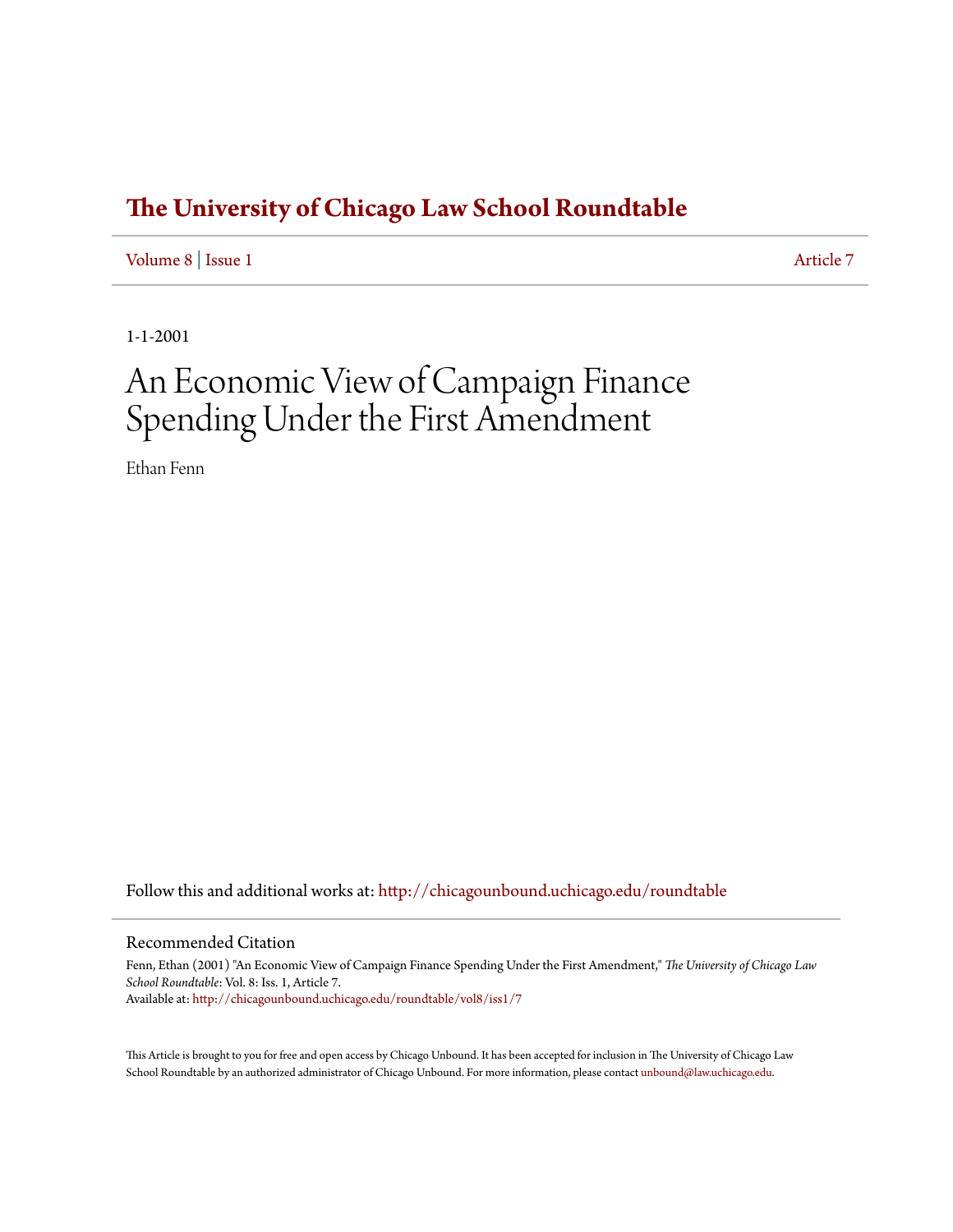## COMMENTS

### AN ECONOMIC VIEW OF CAMPAIGN FINANCE SPENDING UNDER THE FIRST AMENDMENT

#### ETHAN FENNt

#### **INTRODUCTION TO THE CAMPAIGN FINANCE DEBATE**

Major elections roll around every two years, and with them the issue of campaign finance. While courts are in a rough consensus on what sorts of campaign finance restrictions are permissible, many jurists, commentators, and political activists seem unsatisfied with that consensus, suggesting that a new approach may be called for. Central to the permissibility of campaign finance restrictions is the extent to which campaign expenditures and donations are protected political speech under the First Amendment. Courts now hold that expenditures are protected speech, but that contributions are not. However, there are many calls to make the treatment of the two consistent by ruling either that both are speech or neither one is.

Economic theories of advertising suggest that political advertising is likely to be the sort of advertising that has specific informational (as opposed to mere recognition-building) content. On this ground, political campaigns have a strong claim to the status of political speech and to First Amendment protection. Courts have recognized that the presence of a substantive message is a key determinant of whether something counts as speech under the First Amendment. In particular, theories about the presence or absence of an overall substantive

t Ethan Fenn is **aJ.D.** candidate at the University **of** Chicago Law School **and** a **Ph.D.** candidate in **Eco**nomics at the University **of** Chicago. He **received his B.A. from** Wesleyan University in **1993** and **A.M.** in Economics from the University of Chicago in 2000.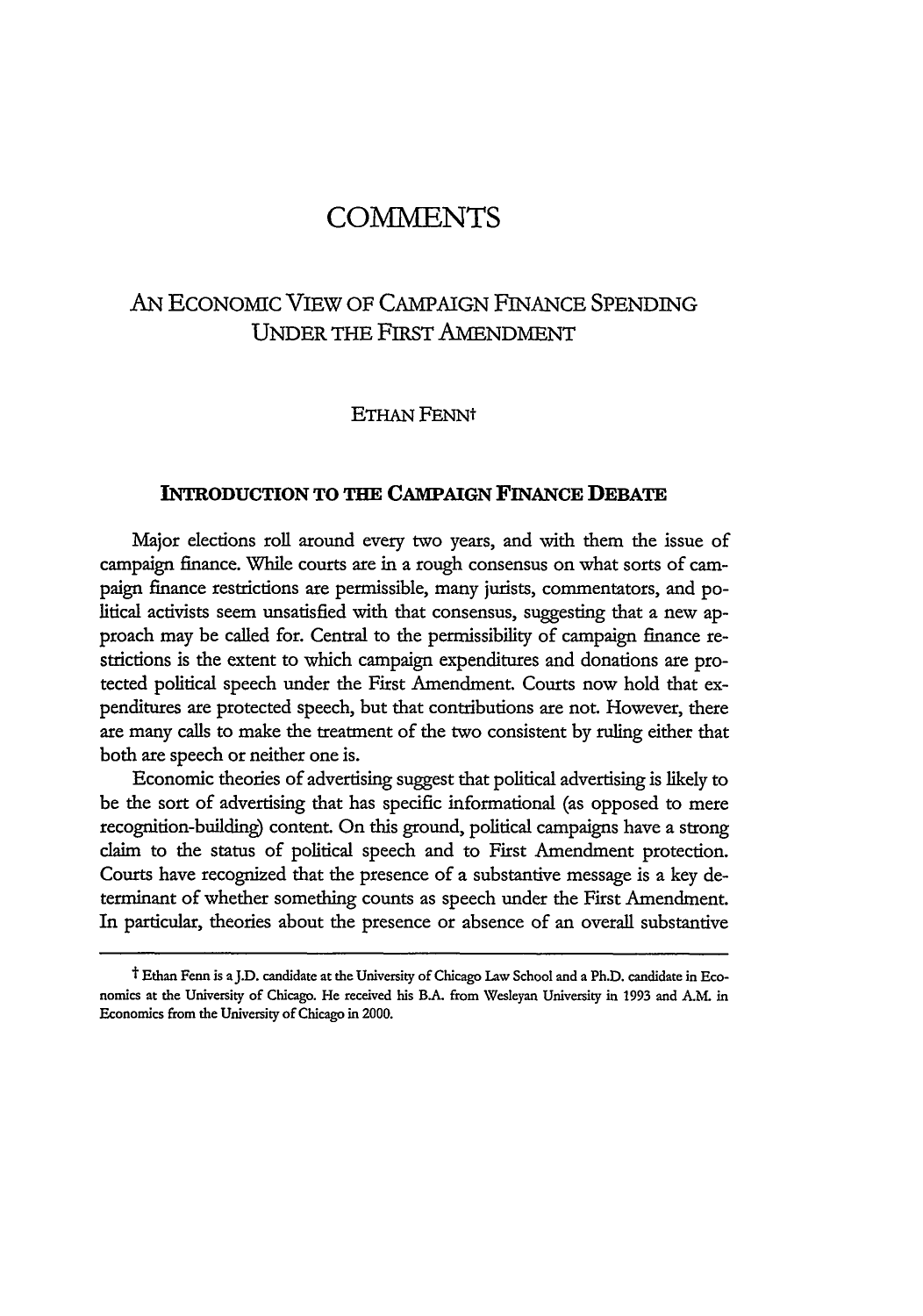message in advertising seem to have been important in the Court's historical treatment of commercial speech as a whole.

Purely economic arguments agree with the legal ones, in that the more candidates tend to have informational advertising, the more likely it is that unlimited campaign spending is economically efficient.

#### **THE LAW OF** CAMPAIGN **FINANCE**

Since *Buckley v Valeo,'* courts have consistently ruled that limits on individuals' campaign contributions are generally permissible while limits on candidates' total campaign expenditures, or on independent issue-related advertising, are not. The logic behind disallowing expenditure limits is that political campaigns (whether of candidates for office or of independent groups concerned with particular issues) constitute political speech and therefore enjoy "exacting" First Amendment protection.2 Contributions, on the other hand, only tenuously raise speech issues, and contribution restrictions are generally upheld on the grounds that they are narrowly tailored to combat corruption.<sup>3</sup>

While final rulings have consistently upheld these expenditure and contribution principles from *Buckly,4* there have been numerous concurring and dissenting opinions expressing dissatisfaction with them. In general, these opinions have found the classification of expenditures as speech but contributions as non-speech to be artificial. However, some would classify both expenditures and contributions as speech and thus entitled to strict First Amendment protection,<sup>5</sup> while others would classify both expenditures and contributions as non-speech, subjecting them to greater limitations.<sup>6</sup>

With so much judicial dissatisfaction, the *Buckley* principles may be ripe for revision. Indeed, in the Supreme Court's most recent look at the issue, a majority of the Justices indicated at least a possible willingness to overrule *Buckley. <sup>7</sup>* Legislatures have also been reluctant to accept the principles of *Buckley.* Several

7. See id at 914 (Breyer joined by Ginsburg concurring); id at 916 (Kennedy dissenting); id at 916 **(Thomas** joined **by** Scalia dissenting).

**<sup>1.</sup>** 424 US 1 (1976).

<sup>2.</sup> Id at 14-23, 44.

<sup>3.</sup> See id at 23-29.

<sup>4.</sup> Some Supreme Court decisions affirming, but refining, Buckly are: *Nixon v Shink Mo* Gov't *PAC,* 528 US 377, 120 **S** Ct 897 (2000) (affirming contribution limits); *Colorado Republican Fed Campaign Comm v FEC,* 518 US 604, 608 (1996) (affirming prohibition of limits on independent party expenditures); *FEC v Massachusetts Citizens for Life, Inc, 479 US 238, 263-64 (1986) (affirming prohibition on independent* expenditure limits as applied to corporations); *FEC v National Conservative PAC,* 470 US 480, 501 (1985) (affirming prohibition of independent expenditure limits); *California Med Assn v FEC,* 453 US 182, 200-01 (1981) (no equal protection violation if contribution limits imposed on individuals but not unions or corporations).

<sup>5.</sup> See, for example, *Nixon v Shink Mo Gov't PAC,* 120 *S* Ct 897, 916-27 (Thomas dissenting).

<sup>6.</sup> See, for example, id at 910 (Stevens concurring); id at 910-11 (Breyer concurring).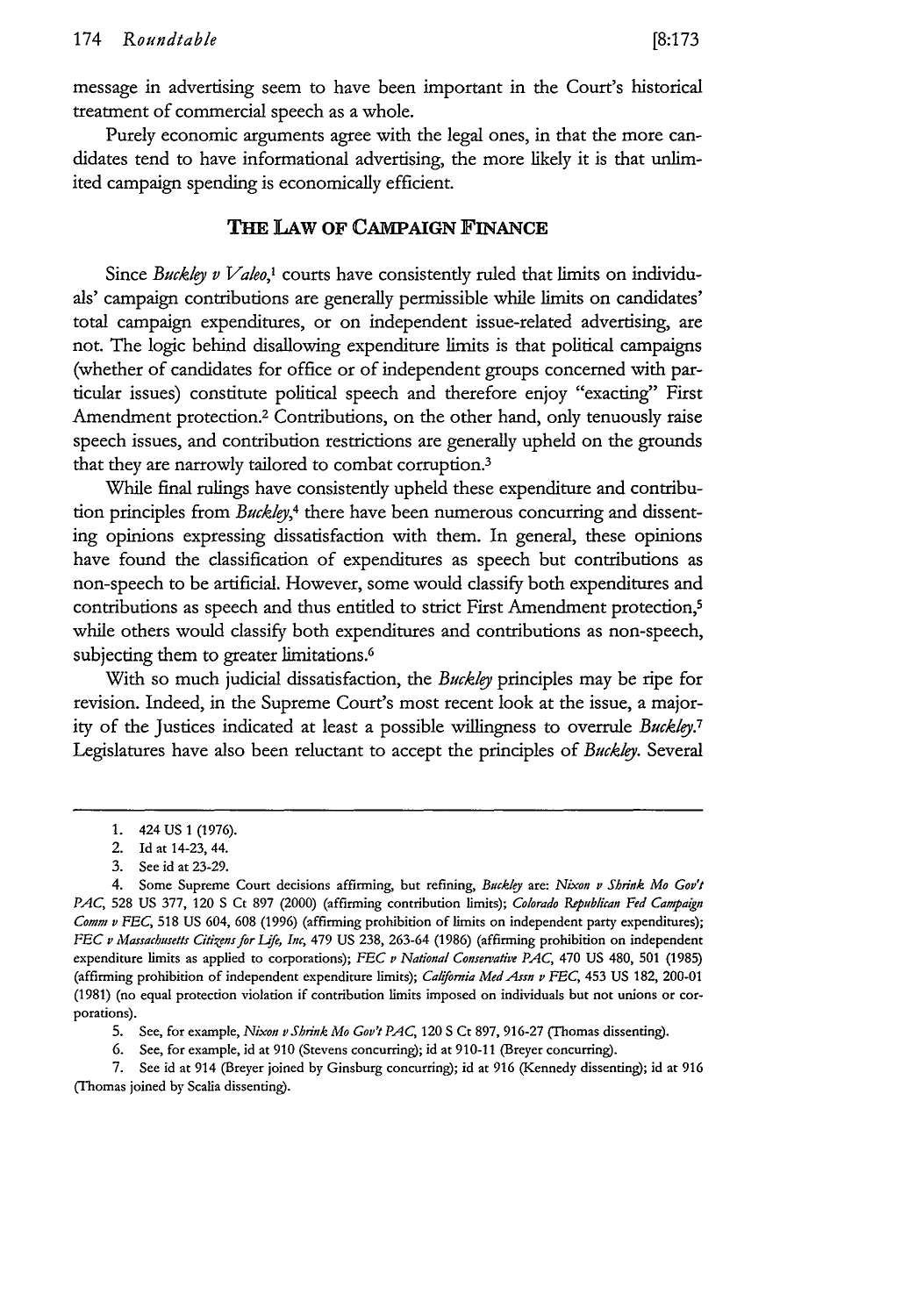states purport to limit campaign expenditures in spite of its holding.8 This can only add to the pressure to revisit *Buckley.*

#### **LEGAL ACADEMIC CRITICISM OF** *BUCKLEY*

Academics have also expressed dissatisfaction with *Buckly,* and as their criticisms mount so does the likelihood that the decision will be overruled. Stephen Gottlieb, for instance, points out that *Buckley* explicitly rejects equality of political participation as a First Amendment goal but implicitly embraces it **by** upholding contribution limits.9 Although *Buckly* purports to define the First Amendment as establishing a system of negative rights protecting individuals from outside interference with their speech, its upholding of contribution limits is said to acknowledge that the Amendment also embraces a system of positive rights to equal participation in the political system.10 Although the stated rationale for contribution limits is fighting corruption, Gottlieb argues that the ultimate purpose of fighting corruption is to allow equal access to the political process.<sup>11</sup> Gottlieb seems to ignore the possibility that if the ideal contemplated by the First Amendment is one of somewhat unequal political access, corruption in favor of an egalitarian end is as much to be feared as elitist corruption.

William P. Marshall, noting that "[t]he *Buckley* opinion has satisfied virtually no one," also points out the inconsistency of *Buckley*'s treatment of the equality issue<sup>12</sup> and adds that the distinction between expenditures and contributions is problematic for several reasons. First, the *Buckly* Court started out by describing both contributions and expenditures as subject to the First Amendment, but later seemed to abandon this position.13 Second, the Court underestimated the expressive content of contributions. Contributions do express messages from donors and they create indirect speech **by** the donors, so they should be equally entitled to First Amendment protection as speech; beyond that, they embody political association and should enjoy some First Amendment protection simply for that reason.14 Third, the anticorruption rationale for allowing contribution limits is belied **by** the disallowance of independent expenditure limits. Since corruption appears to be virtually as possible through independent expenditures as

<sup>8.</sup> See *The Book of the States: 2000-01 211-27* (Council of State Governments 2000) (Vermont and **New** Jersey laws purport **to limit** spending even without public financing).

**<sup>9.</sup>** Stephen **E.** Gottlieb, *The Dilemma ofElection Camaign Finance Refom,* **18** Hofstra L Rev **213, 229 (Fall 1989).**

**<sup>10.</sup>** See **id.**

**<sup>11.</sup> Seeid.**

**<sup>12.</sup>** William **P.** Marshall, *The Last Best Chance for Campaign Finance Reform,* 94 **Nw U** L **Rev 335,** 349 (Wmter 2000).

**<sup>13.</sup>** Id at **350,** citing Buckly, 424 **US** at 14 (perhaps referring to the following text in footnote **93:** "The **Act's** contribution and expenditure limits operate in an area of the most fundamental First Amend**ment** activities.').

<sup>14.</sup> **Marshall,** 94 **Nw U L** Rev at 350-51.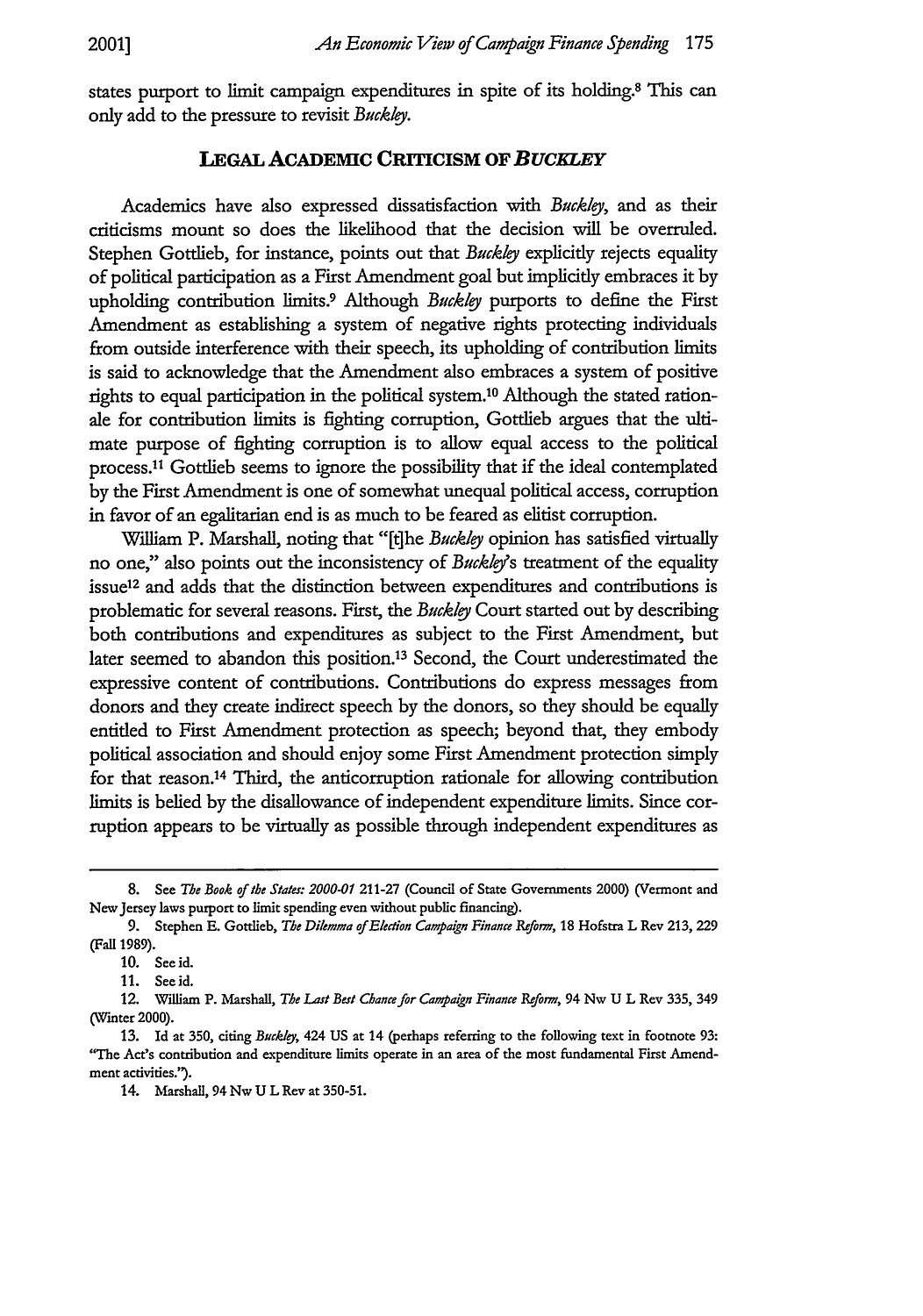through direct contributions, the anticorruption rationale used to uphold **contri**bution limits could also be used to uphold limits on independent expenditures.<sup>15</sup> (This criticism interacts with the first. To the extent that the anticorruption rationale cannot sustain limits on contributions, contributions must be pushed into an unprotected category in order to uphold their limitation.) Fourth, expenditures and contributions are so linked in practice that any arguments that apply to one should apply to the other. **If** expenditures are protected because they are necessary for political speech, then contributions should be protected because they are necessary for expenditures. On the other side, if contributions should **be** limited to fight corruption, then limiting expenditures might also be valid on the grounds that it would reduce the demand for contributions.<sup>16</sup>

Burt Neuborne concurs in criticizing both the rejection of an equality rationale and the expenditure-contribution distinction, and tacks on the criticism that a one-to-one correlation of money to speech does not exist at high expenditure levels.'7 Neubome's implicit theory seems to be one of saturation, in which there is some amount of campaigning after which the public becomes completely aware of a candidate's message and expenditures serve no further informational purpose.'8 Laurence Tribe writes, 'While this [expenditurecontribution] distinction has always seemed problematic, it should **by** now have become clear that it is ripe for complete reassessment by the Court."<sup>19</sup> Tribe argues that the anticorruption rationale applies equally to expenditures and contributions20 and that since the same First Amendment balancing applies to both, they should both be limitable. <sup>21</sup>

On the other side of the issue, Federal Election Commissioner Bradley **A.** Smith calls *Buckley* "one of the most widely scorned decisions in the recent history of the Court."22 Smith notes three criticisms of *Buckley* from the prospending-limit literature: its basic equation of money and speech, its narrow

19. Laurence H. Tribe, *American Constitutional Law* 1145 (Foundation 2d ed 1988). The second edition *of American ConstitutionalLaw* was a single volume. Only the first volume of a two-volume third edition has appeared, and it does **not** cover the section quoted.

20. Id at 1145 n **16,** citing Ray Forrester, *The New Constitntional* **Right** *to* Buj *Elecions,* **69** ABA J **1078, 1080** (Aug 1983).

21. Tribe, *Constitutional* **Law** at 1145 n 17, citing *FEC v National Conservative PAC,* 470 US at 519-20 (Marshall dissenting) (cited in note 19).

22. Bradley A. Smith, *Money Talks: Speech, Cormption, Equali, and Campaign Finance,* **86** Geo **L J** 45, 46 (Oct 1997).

<sup>15.</sup> Idat **351.**

<sup>16.</sup> **Id** at 351.

<sup>17.</sup> Burt Neuborne, Buckley's *AnafyticalFlaws,* 6J L & Policy 111, 115-17 (1997).

<sup>18.</sup> Neuborne offers no explicit model behind this theory, but one that might support it is discussed in Ethan Fenn, *The Poliy Effects of Campaign Spending Limits* 12-13 (2001) (unpublished PhD dissertation draft, University of Chicago) **(on** file with author). In a variant of an Exogenous Mixed Model, there may be a fixed set of voters reachable **by** informative advertising. Once all those voters are reached, all expenditures must be directed toward the remaining voters, who are only amenable to persuasive advertising with no informational content. As discussed below, the informational advertising correlates strongly with speech, while the persuasive advertising does not.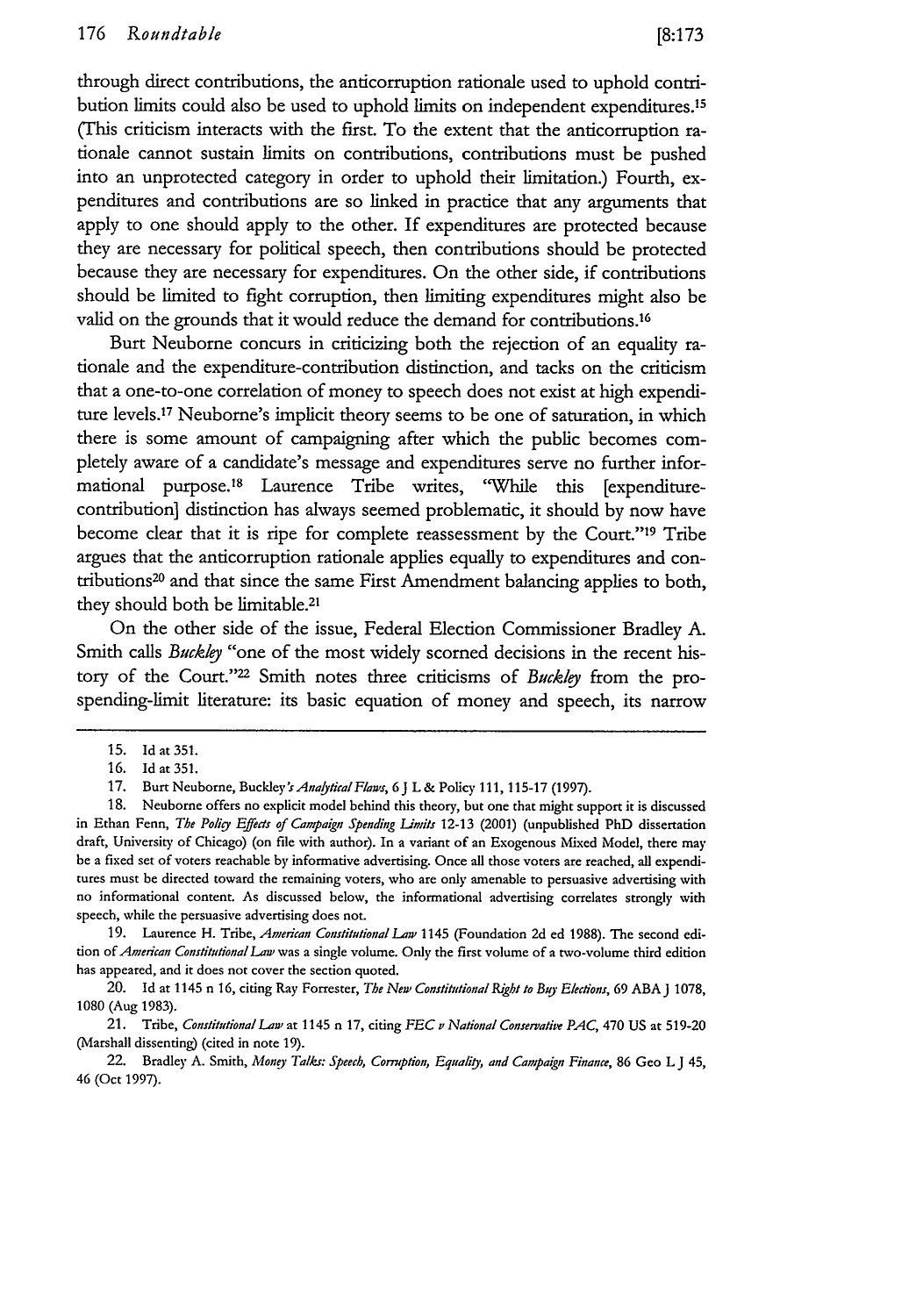definition of corruption as a quid pro quo exchange, and its rejection of a First Amendment egalitarian purpose.<sup>23</sup> However, he argues that "the most doctrinally suspect portion of the decision is that upholding contribution limits."24 Smith criticizes the upholding of contribution limits for three reasons: First, contributions constitute indirect speech by donors; such indirect speech is usually protected in other contexts, such as when attorneys speak for their clients or spokespersons speak for corporations.25 Second, there is little evidence of corruption to justify contribution limits; rather, studies show that the most important determinants of legislative behavior are personal ideology, party affiliation, and constituent interests.26 Finally, there is insufficient tailoring of the contribution limits to whatever corruption may exist, and the most narrowly tailored alternative is required by the strict scrutiny standard applicable to campaign speech.27 Disclosure of contributors is a more narrowly tailored alternative to fighting corruption, since voters can then determine which candidates are accepting quid pro quo contributions and vote against them.28

#### **AN EcoNoMIc APPROACH TO CAMPAIGN ADVERTISING**

#### THE GENERAL ECONOMICS OF ADVERTISING

Economic theory naturally has a good deal to say about advertising. Economic theories of advertising can be applied to the particular case of political campaign advertising and used to answer the question of whether there is any substantive political speech within campaign advertising that merits First Amendment protection.

The classic economic literature on advertising argues that advertised products and services fall into two basic categories: information goods and experience goods. Information goods are those about which a consumer can, by simply being told about the good's characteristics, acquire a sufficient understanding to decide whether to purchase the good. A good example is a personal computer. Advertising can tell a consumer a computer's hard drive capacity, **CPU**

28. Id at **61.**

<sup>23.</sup> Id **at** 47.

<sup>24.</sup> Id at **63.**

<sup>25.</sup> Id at 57-58.

**<sup>26.</sup>** Id at 58-59. Smith, in note **92,** cites Stephanie D. Moussali, *Campaign Finance Reform: The Cae for Deregulation* **6** Games Madison Institute **1990);** Frank J. Sorauf, *Money in American Elections* **316** (Scott Foresman 1988); Janet Grenzke, PACs and the Congressional Supermarket: The Currency is Complex, 33 Am J Pol Sci 1, 1 **(1989);** Larry **Sabato,** *Real and Imagined Corrupton in Campagn Financing,* in A. James Reichley, ed, *Elections American Syle* 155, **160** (Brookings 1987); W.P. Welch, *Campagn Contributions and Legislatv Voting: Milk* Mon *and* Dairy *Price* Supports, 35 W **Pol Q** 478, 479 (1982); Daniel Hays Lowenstein, *On Campaign Finance* Reform: *The Root ofAllEvills Deepyl Rooted,* 18 Hofstra L Rev 301 (1989) (criticizing the previous studies).

<sup>27.</sup> Smith, 86 Geo **LJ** at **61** n **109,** citing cases (cited in note 22).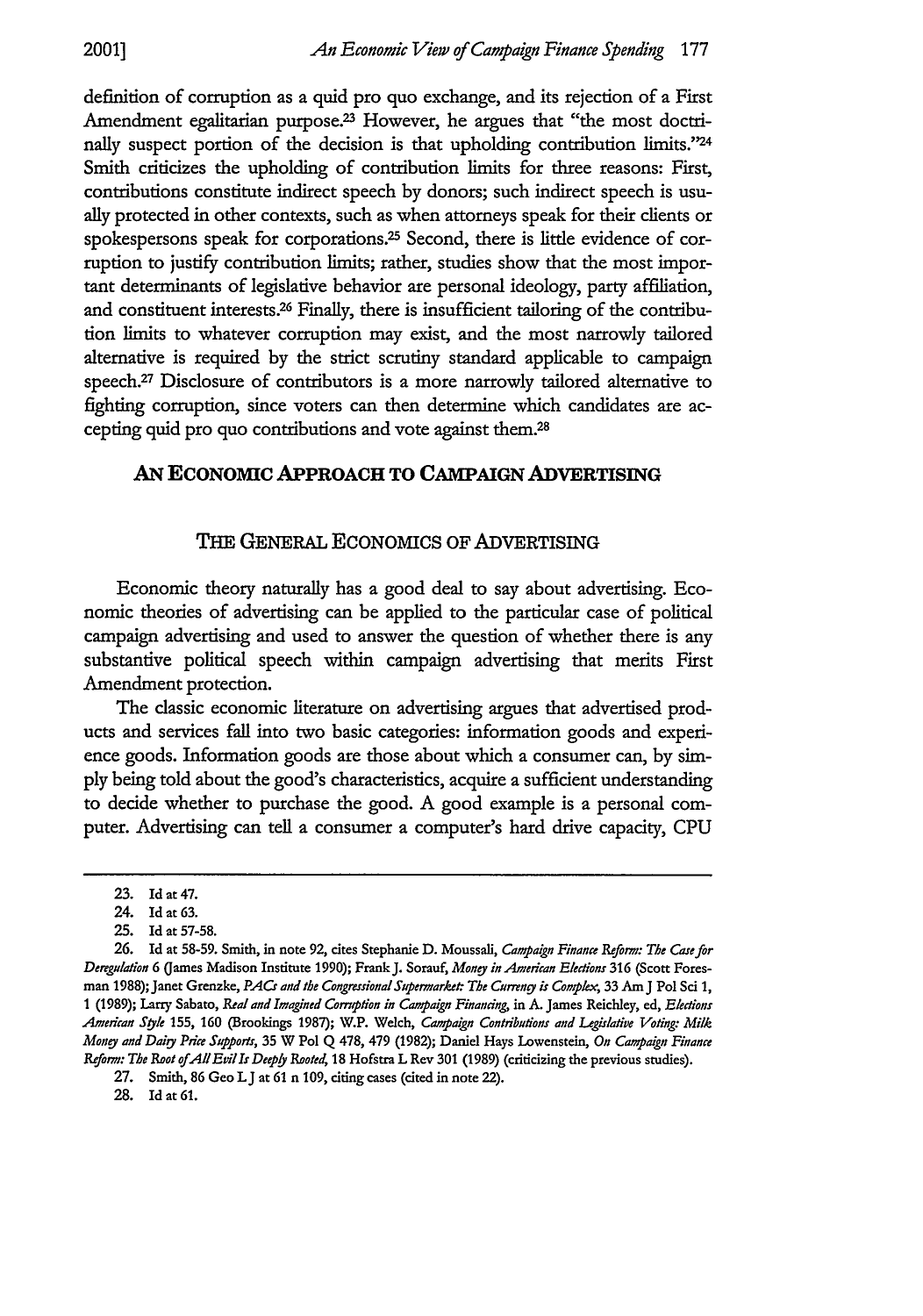speed, memory, monitor size, included peripherals, and other technical specifications; there is little else that the consumer needs to know in order to decide whether or not to buy the computer. Experience goods, on the other hand, must actually be used by the consumer before he acquires an understanding of their characteristics. 29 A typical example would be a can of soda. Consumers will decide whether or not to buy it based solely on its taste, but a consumer cannot determine the soda's taste until he has actually drunk the soda. In reality, most goods have some particular characteristics that can be communicated verbally and other characteristics that must be experienced. For instance, one can describe verbally a car's engine capacity and type, horsepower, and gas mileage, but not the firmness of its suspension and handling. However, the division into distinct groups of goods still serves as a useful first approximation and as an aid to understanding the factors behind the spectrum of experience and information characteristics.

Advertising for each of the two types of goods is thought to operate by very different processes. For information goods, advertising can convey the characteristics of the good that are necessary for consumers to make purchasing decisions. In other words, it conveys a factual message about the product, allowing consumers to make informed decisions based on that message. For experience goods, however, advertising cannot convey such a message. Advertising is thought to be effective for experience goods for two reasons: First, it jogs the memory of consumers that have used the good before. Second, consumers surmise that, if they try the good, dislike it, and purchase no more of it, the good's producer will lose money on its advertising. The producer would thus only advertise a product of high quality. Nevertheless, the advertising itself contains no substantive information.<sup>30</sup>

#### THE LEGAL SIGNIFICANCE OF THE ECONOMICS OF ADVERTISING

Courts have not yet applied the economics of advertising to the First Amendment context. However, courts and commentators have seen its importance in other areas, and there are several strains of First Amendment law that suggest that it should apply here as well.

The biggest area of law to see an application of the economics of advertising is the law of false advertising and unfair competition, where economic arguments can be applied to suggest what sorts of goods are most likely to be the objects of false advertising.31 The argument runs as follows: For information goods, the characteristics described in a good's advertising can be observed by

<sup>29.</sup> See Phillip Nelson, *Information and Consumer Behavior*, 78 J Pol Econ 311, 312 (1970).

<sup>30.</sup> See Phillip Nelson, *Advertising as Information,* 82J Pol Econ 729 (1974).

<sup>31.</sup> For this entire argument, see generally Edmund W. Kitch and Harvey S. Perlman, *Intellectnal Propery and Unfair Competition* 57-64 (Foundation 5th ed 1998).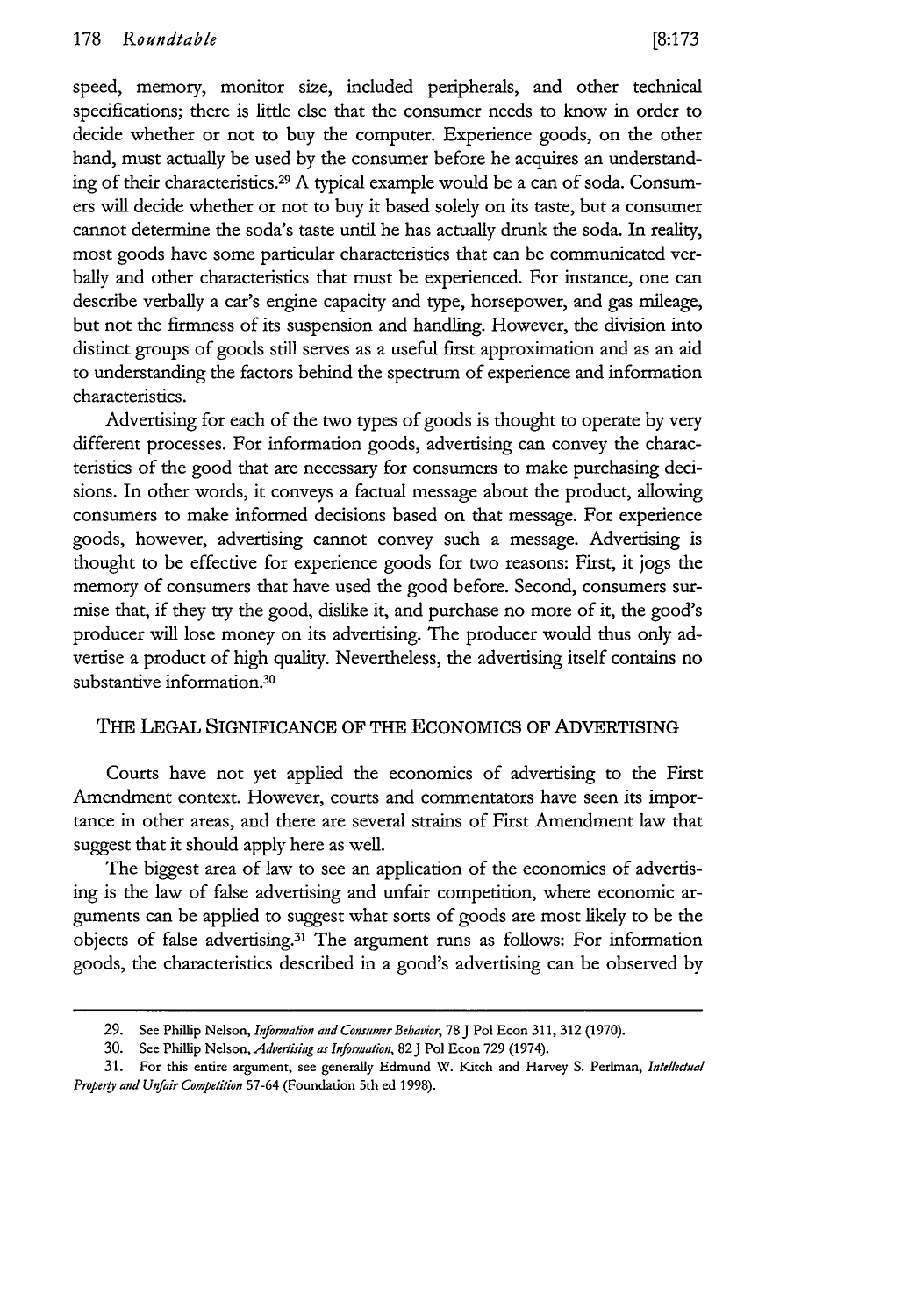consumers before they make a purchase. False advertisements can thus be disproved before they garner any sales, and firms should thus have little incentive to run them. One should thus be skeptical ex ante about false advertising or unfair competition claims about such goods.

A similar argument can be made about experience goods that tend to be purchased repeatedly. A false advertisement might generate one sale per customer, but after that initial purchase, the customer will see that the claim was false and make no more purchases. One should thus be almost, but not quite, as skeptical of false advertising claims for repeat-purchase experience goods as for information goods.

On the other hand, if an experience good is not the type that is purchased repeatedly (or is such that a consumer might not discover its characteristics even after a purchase—this subclass is sometimes called "credence goods"), a false advertisement may generate only the one sale per customer that the advertiser is seeking in the first place. It is inconsequential if the falsity of the advertisement is discovered after purchase because the advertiser would have made no more sales anyway. One should thus be more credulous about false advertising claims for single-purchase experience goods.

One case utilizing this reasoning was *Dr. Seuss Enterprises, LP v Penguin Books USA, Inc.32* The plaintiff produced the popular, wholesome children's book *The Cat in the Hat,* and sued for trademark infringement when the defendant published a parody in a similar style. The parody was titled *The Cat Not in the Hat!A Parody by Dr. Juice* and dramatized the crimes popularly attributed to O.J. Simpson.33 In determining the likelihood that consumers would be confused by the parody, the court looked at (among many other factors) the status of books as information or experience goods. It concluded that because books are an intermediate case, in which consumers typically ascertain some, but not all, of a book's contents before reading it, the level of confusion arising from the similar appearance of the books was indeterminate.34

In *California Dental Assn v FTC,* the Federal Trade Commission challenged on antitrust grounds the advertising restrictions that the California Dental Association placed on its member dentists.35 In evaluating whether the challenged advertising restrictiohs were anticompetitive, the Ninth Circuit had to consider one of the association's proffered justifications for the restrictions: that they helped prevent misleading advertising. The court looked at dentistry's information and experience good characteristics in determining the likelihood that false advertising would be a problem in the dental industry. It concluded that dentistry was a repeat-purchase experience good. Such goods normally are thought

**<sup>32. 924</sup> F** Supp **1559 (SD Cal 1996).**

**<sup>33.</sup> Id at 1561-62.**

<sup>34.</sup> Id at **1571.**

**<sup>35.</sup>** 224 F3d 942, 944-45 **(9th** Cir **2000).**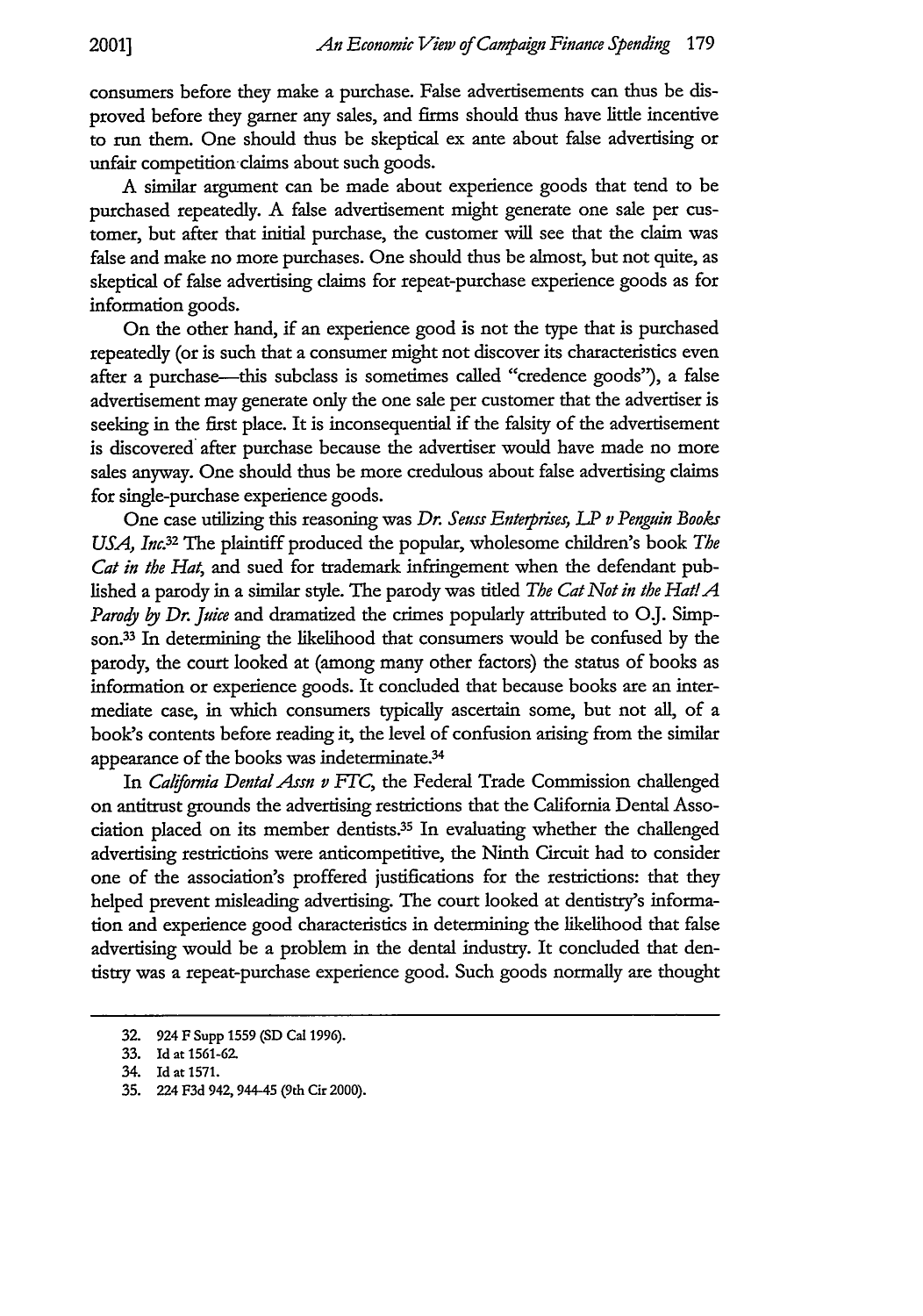to be minimally susceptible to false advertising because a firm will lose customers if an initial purchase reveals the firm's advertising to be false. In this case, however, the court found that, since patients tend to be more loyal to dentists than customers in other industries are, the possibility of attracting repeat business might induce some false advertising. The theory of information and experience goods thus had an uncertain implication for the validity of the dental association's restrictions, but looking at all other factors, the court found the restrictions to be pro-competitive and upheld them.<sup>36</sup>

In the First Amendment context, courts have not looked to the economics of advertising for guidance, but they have looked at other factors that suggest that the degree of informational content in purported speech is important to determining the level of First Amendment protection. One such instance is the "particularized message" criterion enunciated in *Spence v Washington.37* In that famous case, Spence was prosecuted for displaying upside down in his window a U.S. flag to which he had affixed a peace symbol made of adhesive tape.<sup>38</sup> Spence intended to protest the invasion of Cambodia and the killings at Kent State University,<sup>39</sup> and the Court found that the timing and context of his display made that intent clear to those who viewed the flag.40 The Court found that a "particularized message" was present and that this classified the flag display as speech rather than conduct.<sup>41</sup>

Looking to the economics of advertising, it is clear that advertising for information goods will contain more of a "particularized message" than will advertising for experience goods. Information good advertising can convey specific statements about the product's characteristics, while experience good advertising cannot. By definition, it is impossible to give a specific description of an experience good's relevant characteristics, so advertisements for such a good must necessarily consist of general images conveying only the fact that the product's producer is advertising. Advertising for information goods should thus be more eligible for First Amendment protection under the "particularized message" criterion.

Another area where courts have recognized informational content as critical in distinguishing speech from non-speech is the treatment of commercial speech. When the Supreme Court first decided that advertising was not entitled to First Amendment protection, a major part of its logic was the belief that advertising had no informational content. The case that first explicitly excluded commercial advertising from the First Amendment was *Valentine v Cbrestensen,42*

42. 316 US 52, 54 (1942).

<sup>36.</sup> This entire line of reasoning is discussed in *California Dental Assn*, 224 F3d at 953.

<sup>37. 418</sup> US 405, 410-11 (1974).

<sup>38.</sup> Id at 406.

<sup>39.</sup> Id at 408.

<sup>40.</sup> Id at 410-11.

<sup>41.</sup> Id.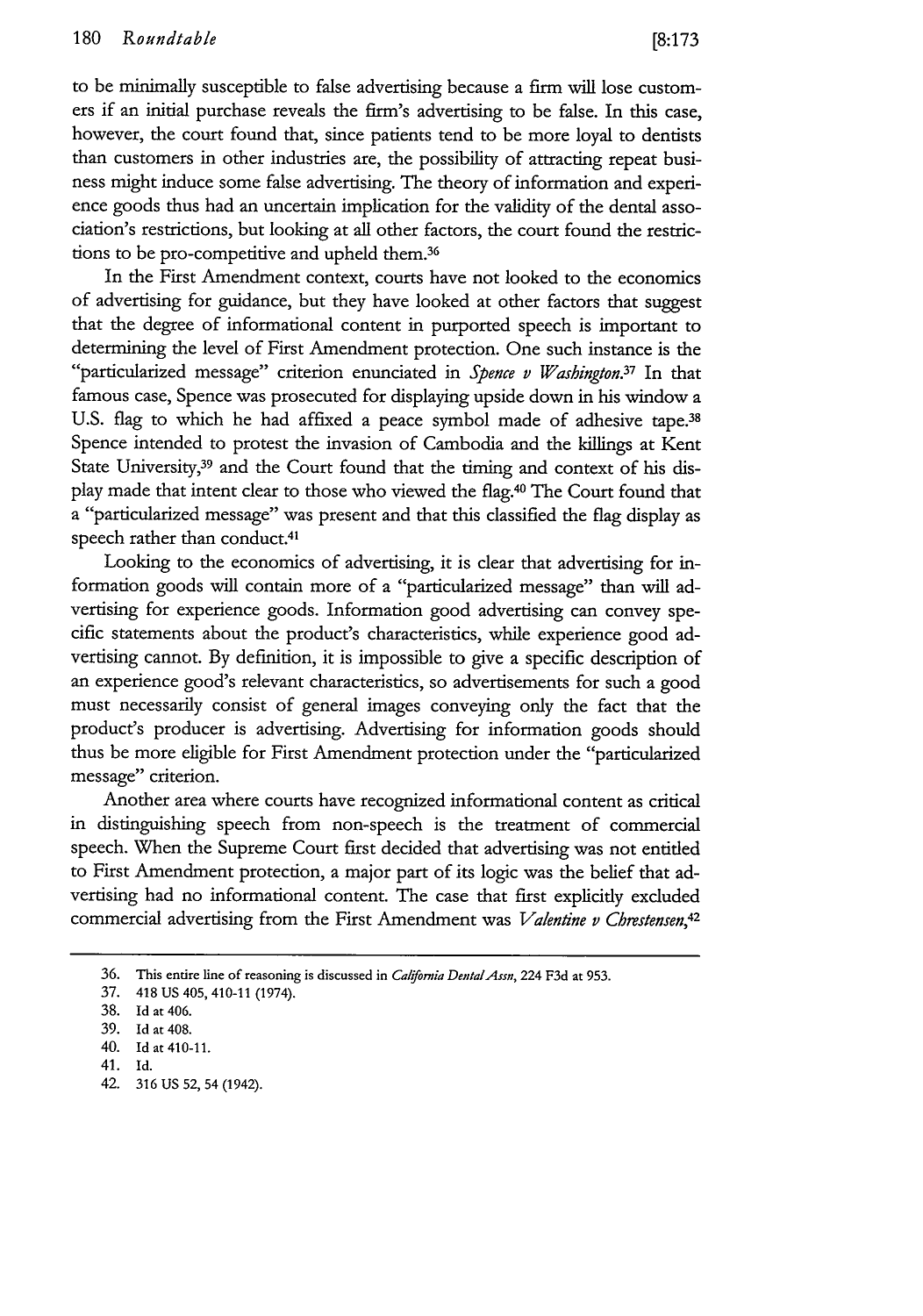which upheld a New York City ordinance prohibiting the distribution of commercial handbills but allowing distribution of political handbills. Chrestensen brought a touring exhibition based on a working submarine to New York City and attempted to dock the submarine at a city pier. The city refused permission, so he docked outside the city and began circulating advertising handbills within the city. When city authorities forbade this based on the ordinance, Chrestensen began circulating revised handbills containing on one side the original advertisement and on the other side a political protest against the city's refusal to allow the submarine to dock. Chrestensen won at trial and on appeal to the Second Circuit. In overruling the Second Circuit, the Supreme Court stated:

This court has unequivocally held that the streets are proper places for the exercise of the freedom of communicating information and disseminating opinion and that, though the states and municipalities may appropriately regulate the privilege in the public interest, they may not unduly burden or proscribe its employment in these public thoroughfares. We are equally clear that the Constitution imposes no such restraint on government as respects purely commercial advertising.<sup>43</sup>

The Court thus set up a dichotomy between speech containing information or opinion and commercial speech. Implicitly, commercial speech then contains neither information nor opinion.

By contrast, consider the case where the Court reversed itself, extending First Amendment protection to commercial speech. In *Virginia State Bd of Pharmary v Virginia Cilizens Consumer Coundl, Inc,4* a consumer advocacy group sued the state pharmacy board over the board's policy of prohibiting price advertising by pharmacists. The grounds for the suit were that the prohibition against price advertising discouraged price competition, thereby raising prices for consumers. The Court sided with the consumer group, making a broad holding that extended First Amendment protection to commercial advertising. Part of the Court's reasoning was that "[a]dvertising, however tasteless and excessive it sometimes may seem, is nonetheless dissemination of information as to who is producing and selling what product, for what reason, and at what price."45 The belief in advertising's informational content has thus been critical in the Court's assessment of its First Amendment merit.

#### INFLUENCE OF ECONOMIC VIEWS OF ADVERTISING ON THE COURTS

It should be noted here that the Supreme Court's historical views about advertising have parallelled views in the economic literature. In the 1940s, the dominant economic theory of advertising was that it simply acted by a more or

<sup>43.</sup> Id at 54.

<sup>44. 425</sup> US 748 (1976).

<sup>45.</sup> Id at 765.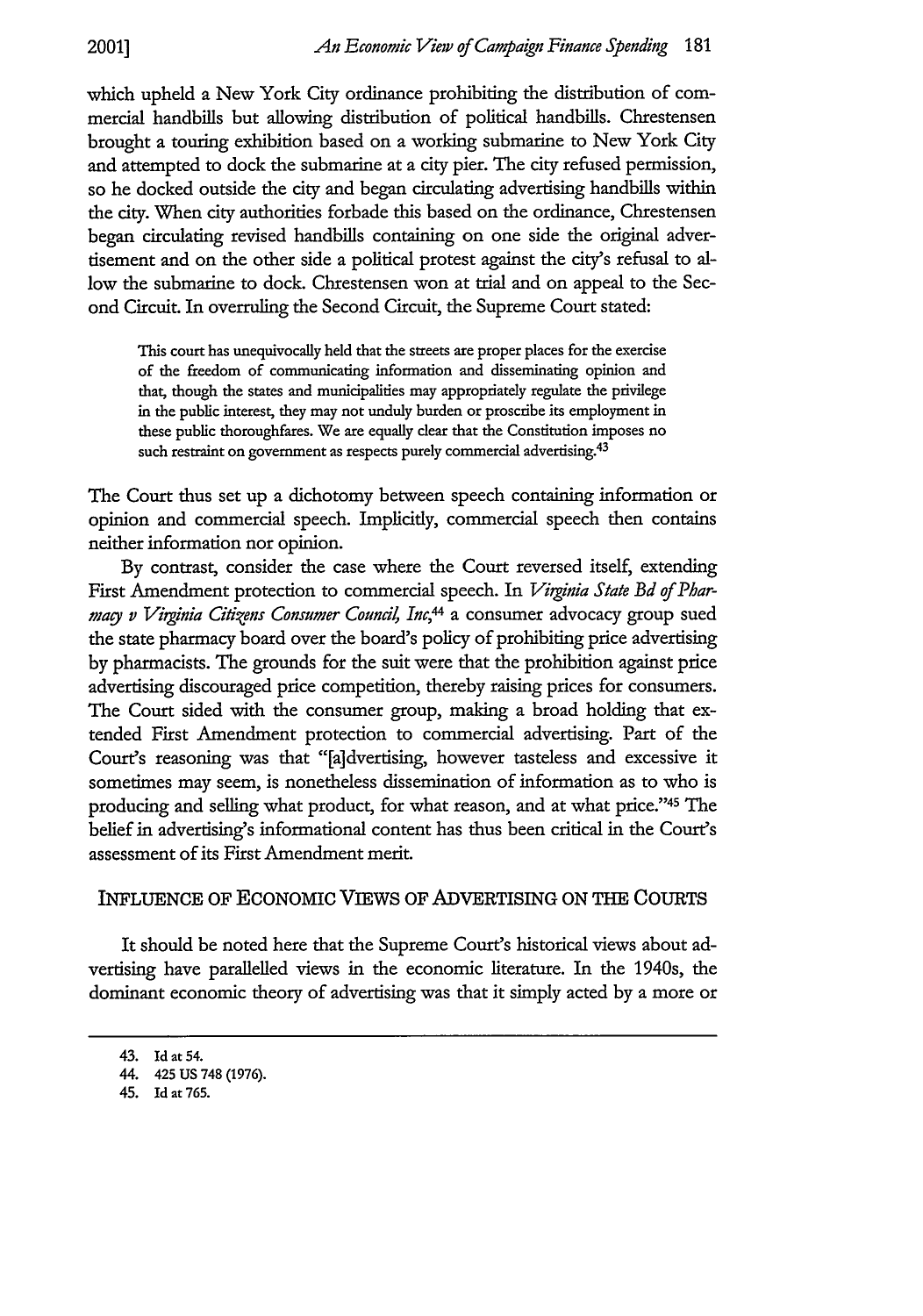less mysterious mechanism to alter consumers' underlying tastes in favor of the advertised product. No information was thought to be at issue; there was a direct spur of demand for the goods. On the other hand, by the 1970s, Nelson's (and similar) theories were in circulation, holding that commercial advertising does contain a message. (The message is explicitly about the product's characteristics for information goods and implicitly about the advertiser's confidence in the product for experience goods.) It is even possible to trace with some specificity how this economic reasoning has influenced courts.

In the 1940s, the dominant economic view of advertising was that put forth by Edward Chamberlin.46 As the title *The Theoy of Monopolisic Competition* suggests, Chamberlin's main argument was that cases of pure competition or pure monopoly are rare. Most firms can, like classical monopolists, raise (or respectively, lower) their prices without driving their sales to zero (or respectively, infinity). However, most firms also have competitors producing close (though not perfect) substitutes, so that they are forced, like classical perfect competitors, to produce and price at a point where they make zero profit.

Advertising enters Chamberlin's theory as one thing that differentiates products—that is, it affects the degree to which consumers consider one product a substitute for another. Chamberlin gives lip service to the idea that one way advertising does this is through substantive information, but emphasizes the alternative approach that advertising is mere psychological manipulation. He explicitly allows that advertising may work either by information or by manipulation:

Selling costs are defined as costs incurred in order to alter the position or shape of the demand curve for a product.... Let us take advertising as typical of these expenditures and inquire how its results are brought about. The explanation may be related to the two factors of (1) imperfect knowledge and (2) the possibility of altering people's wants **by** advertising or selling appeal.<sup>47</sup>

Indeed, his exposition of the informative advertising process is quite laudatory:

Buyers often do not know or are but dimly aware of the *existence* of sellers other than those with whom they habitually trade or of goods other than those they habitually consume; they are ill-informed of comparative prices for the same thing sold by different merchants; they are ignorant of the qualities of goods, in themselves, compared with other goods, and compared with the prices asked. Advertising increases a seller's market by spreading information (or misinformation) on the basis of which buyers' chices as to the means of satisfying their wants are altered. **...** Quality competition, like price competition, is stimulated by the possibility of informing a large number of potential buyers, through advertising, of quality changes or of existing attributes of a product of which they were not aware. If the

<sup>46.</sup> Edward Chamberlin, *The Theory of Monopolistic Competition* (Harvard 1939) (update of 1933 edition).

<sup>47.</sup> Id at 117-18 (emphasis in original).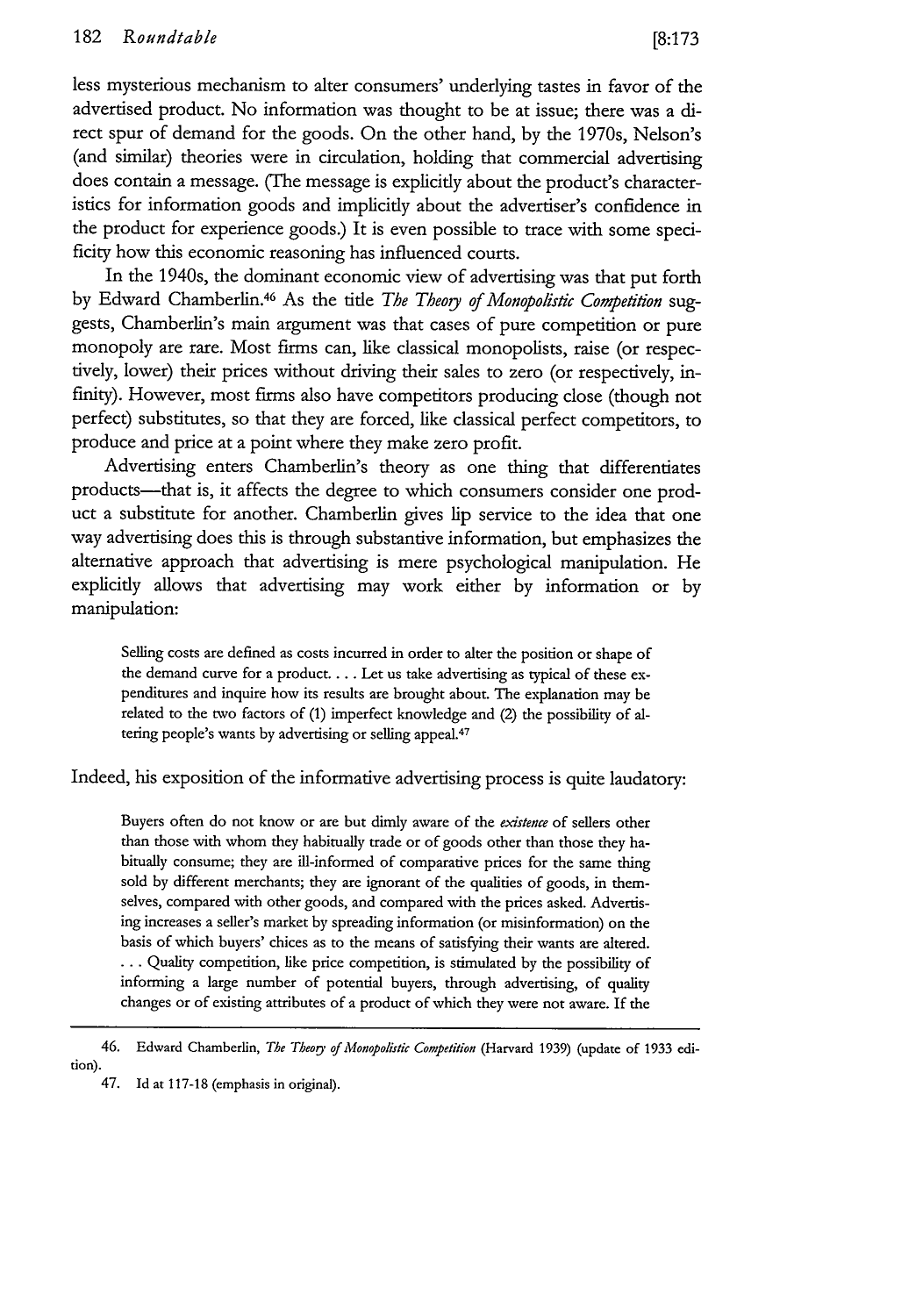information is truthful, wants are more effectively satisfied; if not, they are less effectively satisfied. In either case, the satisfaction of existing wants is sought with different information at the disposal of the buyer, as to the means whereby it may be done. <sup>48</sup>

Chamberlin's view of the second advertising technique—altering tastes—is far less complimentary:

Advertising affects demands, in the second place, by altering the wants themselves. • **..** [S]eling methods which play upon the buyer's susceptibilities, which use against him laws of psychology with which he is unfamiliar and therefore against which he cannot defend himself, which frighten or flatter or disarm him--all of these have nothing to do with his knowledge. They are not informative; they are manipulative. They create a new scheme of wants by rearranging his motives. <sup>49</sup>

That Chamberlin considers the manipulative element of advertising moreimportant than the informative is evident from several things. For one, he lumps all forms of advertising into the scheme of product differentiation by which firms acquire partial monopoly power and gouge consumers.<sup>50</sup> For another, many of his examples of allegedly manipulative advertising are, in fact, informative. For instance, Chamberlin argues that "the merchant located in the outskirts who advertises urging people to come to him because he is 'out of the high rent district' is adapting not himself, but his customers. He is giving them less, not more, convenience, and trying to divert their attention from it."51 Although Chamberlin classes this as manipulative, the fact that a store can charge lower prices because it has lower rent costs would seem to be a matter of information, and a valuable one at that. Another example of Chamberlin's miscategorization will resonate with the legal reader: Chamberlin's argument against trademarks. Chamberlin devotes an entire appendix to the contention that trademarks are simply a means of enforcing monopolies, contravening the (then and now) prevailing view that they serve the valuable substantive function of informing con-

<sup>48.</sup> Id at 118-19 (emphasis in original).

<sup>49.</sup> Id at 119-20. In the 1939, but not the 1933, edition, the following footnote is appended to the end of the cited passage:

Cf. the following: "The buyer's brain is the board upon which the game is played. The faculties of the brain are the men. The salesman moves or guides these faculties as he would chess men or checkers on a board. In order to understand the ground upon which your battle must be fought, and the mental elements which you must combat, persuade, move, push or attract, you must understand the various faculties of the mind." (W. W. Atkinson, *The Pgcbology of Saksmansbip*, p. 70.) "In undertaking to psychologize about the conduct of the buyer, let it be understood that we purpose to catalogue the sensations, ideas and feelings animating him and to discover the springs of his action.., we seek merely to give a complete description and explanation of the buyer's conduct and explain how to manipulate it" (H. **D.** Kitson, *The Mind of the* Buyer, p. 8.)

**Id** at 120 (ellipsis and citations in original).

**<sup>50.</sup>** Id at **71-73.**

**<sup>51.</sup>** Id at 125.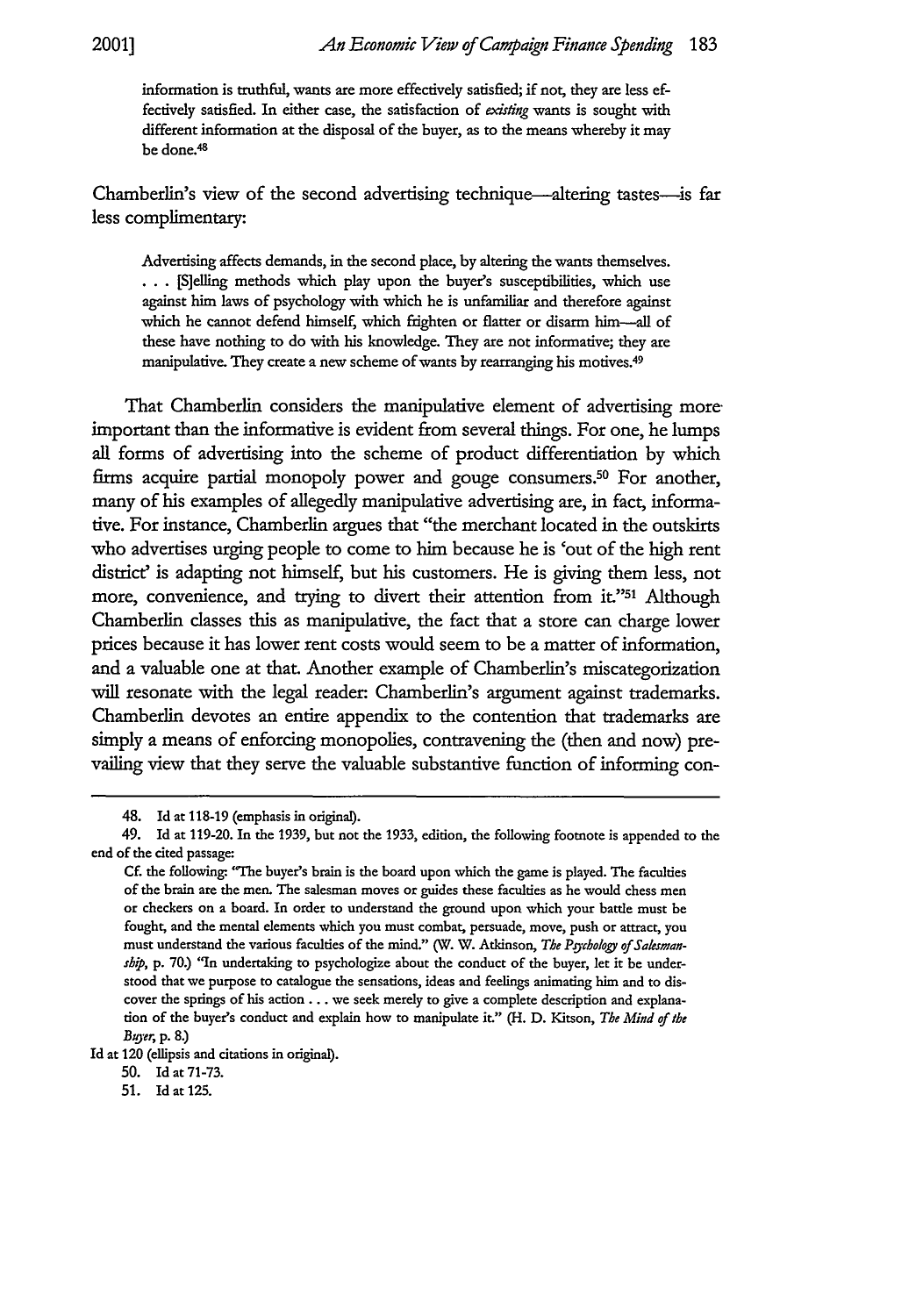sumers about the source (and therefore the quality) of goods.<sup>52</sup>

Furthermore, there are some concrete indications that Chamberlin's theory entered into the Supreme Court's original distinction of commercial from noncommercial speech in *Valentine v Chrestensen.53* That opinion does not cite any source for its reasoning. Its only citations are to the statute at issue and the procedural history of the case, which suggests that the Court may have been looking to the opinions below for guidance. As noted above, the District Court found for Chrestensen in his suit over enforcement of a handbill ordinance preventing his advertising;<sup>54</sup> the Second Circuit affirmed the decision, but with a sharp dissent from Judge Jerome Frank.55 The Supreme Court, in reversing the Second Circuit, agreed with Judge Frank's dissent.

It is quite likely that Frank was aware of Chamberlin's work. One would expect that as a former chairman of the Securities and Exchange Commission, Frank would be generally conversant in economic matters. He indeed displayed such general conversance in his opinions,<sup>56</sup> but he also gave signs that he was specifically familiar with Chamberlin's theory. In *Standard Brands, Inc v Smidler,* Frank wrote:

The public today is displaying a revived, lively interest in "free enterprise." That revived interest, one may hope, will not prevent a discriminating consideration of socially desirable monopolies or partial monopolies, an adequate cognizance of what, with increasing understanding, many modem economists call "imperfect competition" or "monopolistic competition."57

Earlier, in *Eastern Wine Coip v Winslow-Warren,* Frank had written: "Some economists have recently aided clear thinking on the subject by dropping the black-and-white distinction between competition and monopoly and talking of 'monopolistic competition."<sup>58</sup> Although Chamberlin is not cited by name, Frank was obviously at least familiar with the general theory of monopolistic competition. It should also be noted that both *Standard Brands* and *Eastern Wine* were trademark cases and that in each Frank gave an anti-trademark argument similar to the one in Chamberlin's aforementioned appendix.<sup>59</sup> Frank was thus also familiar with the particular application of monopolistic competition theory to advertising.

<sup>52.</sup> Id at 218-22. Chamberlin discusses the prevailing views in his day. For the prevailing views in our day, see, for example, Kitch and Perlman, *IntellectualProperty and Competition* at 170-72 (cited in note 31).

<sup>53. 316</sup> US at 54.

<sup>54.</sup> Id.

<sup>55.</sup> *Chrestensen v Valentine,* 122 F2d 511, 517 (2d Cir 1941).

<sup>56.</sup> See, for example, *Eastern Wine Corp v Winslow-Varren, Lid,* 137 F2d **955** (2d Cir 1943); *Standard Brands, Inc iSmidler,* 151 F2d 34, 37-43 (2d Cir 1945) (Frank concurring).

<sup>57. 151</sup> F2d at 42 (Frank concurring).

<sup>58. 137</sup> F2d at **959** n 7.

<sup>59.</sup> Compare Standard Brands, 151 F2d at 38-43 (Frank concurring) and *Eastern Wine,* 137 F2d at 957-60, with Chamberlin, *The Theogy of Monopolistic Competition* at 218-22 (cited in note 46).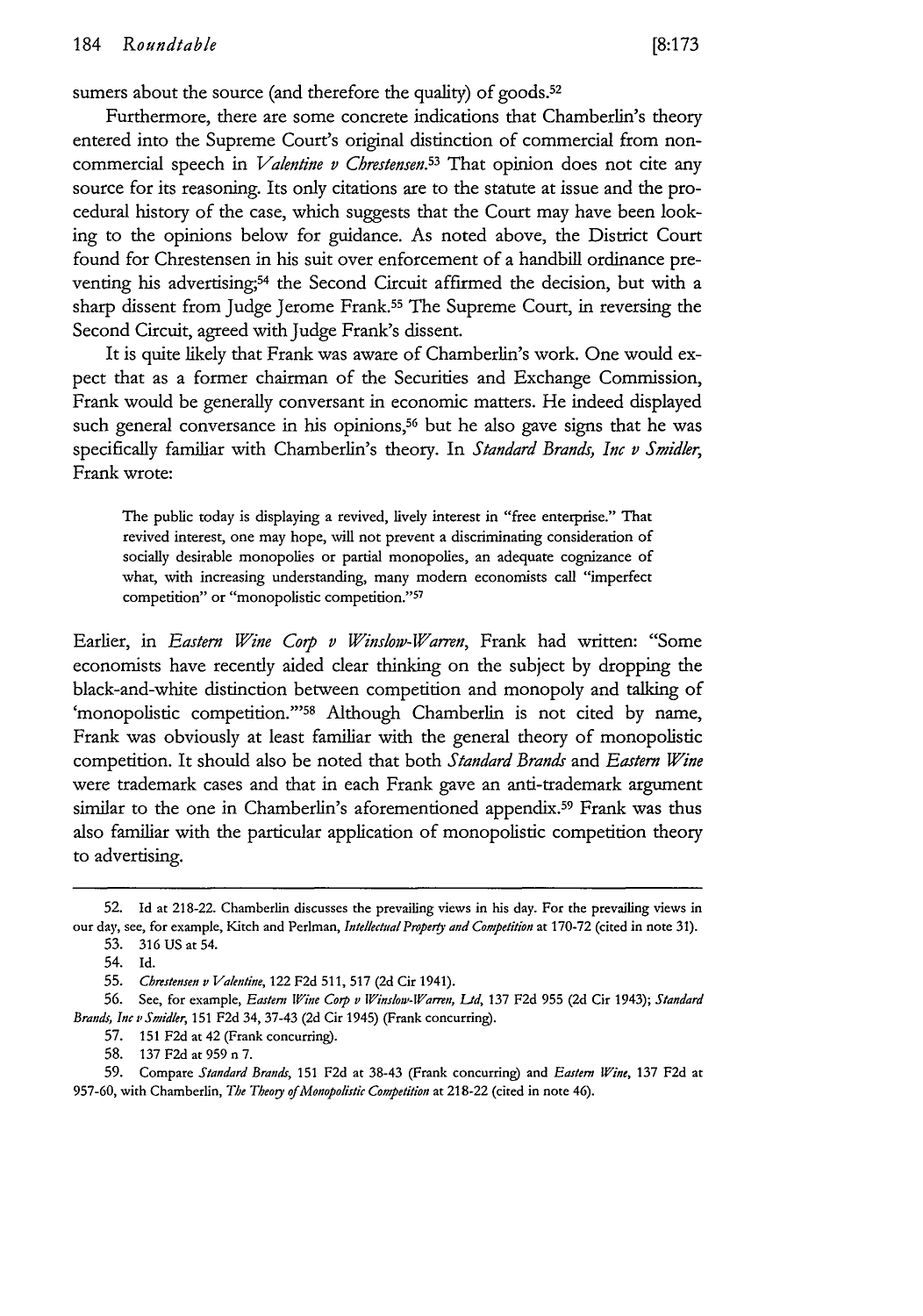**2001]**

It is similarly possible to trace (at least roughly) the economic influences on the Court in *Virginia State Bd of Pharmacy*.<sup>60</sup> That case invalidated Virginia's ban on price advertising by pharmacists for prescription drugs. The only source relied on by the Court with respect to the economic effects of the advertising ban was *Presciption Drug Pice Disclosures: Staff Report to the Federal Trade Commission,61* which relied for its theory of the economic benefits of advertising on George Stigler's article *The Economics of Informaion.62* Stigler's argument is that price advertisements benefit consumers by reducing the number of visits they have to make to stores in order to find the lowest prices. Prices are also lowered because high-priced stores cannot hold on to customers with knowledge of lower prices elsewhere. Stigler's argument can be seen as a special case of Nelson's, where the characteristic being advertised is the good's price. At least with respect to this price characteristic, any good is an information good.

#### THE APPLICATION TO POLITICAL ADVERTISING

If political candidates are subject to the same classifications as are other goods, then which type of good a candidate is may affect whether political campaigns are political speech. If candidates are information goods, then one would expect political advertising to contain substantive messages about candidates' positions. On the other hand, if candidates are experience goods, then political advertising is at best fluff, at worst brainwashing or vote buying, and in any event not speech worthy of First Amendment protection.

A logical look at the nature of politics would suggest that political candidates are information goods. Their positions are defined by particular points on commonly understood policy spectra, such as, whether certain well-known practices should be legal or illegal, how large the government budget should be, or how the budget should be divided among familiar priorities. The usual logic of experience good advertising does not apply to politicians. Since they typically do not spend their own money on campaigns, they do not stand to lose anything if voters choose them and later come to dislike them. The one economic study to apply this classification system to political advertising does, indeed, implicitly classify politicians as information goods.<sup>63</sup>

#### **THE ECONOMICS OF CAMPAIGN SPENDING LIM1TS**

Economic arguments support the legal position that the more candidates operate like information goods, the less campaign spending should be limited.

**<sup>60.</sup>** 425 **US 748 (1976).**

**<sup>61.</sup>** United States Bureau **of** Consumer Protection **(1975).**

**<sup>62.</sup>** George Stigler, *The Economia of Informadion,* **69 J** Pol Econ **213 (1961).** Citations to Stigler in *Pr*scription Drug Price Disclosures are on pp. 81-84 of the report.

**<sup>63.</sup>** See Phillip Nelson, *Poliical Informalion,* **19J** L **&** Econ **315 (1976).**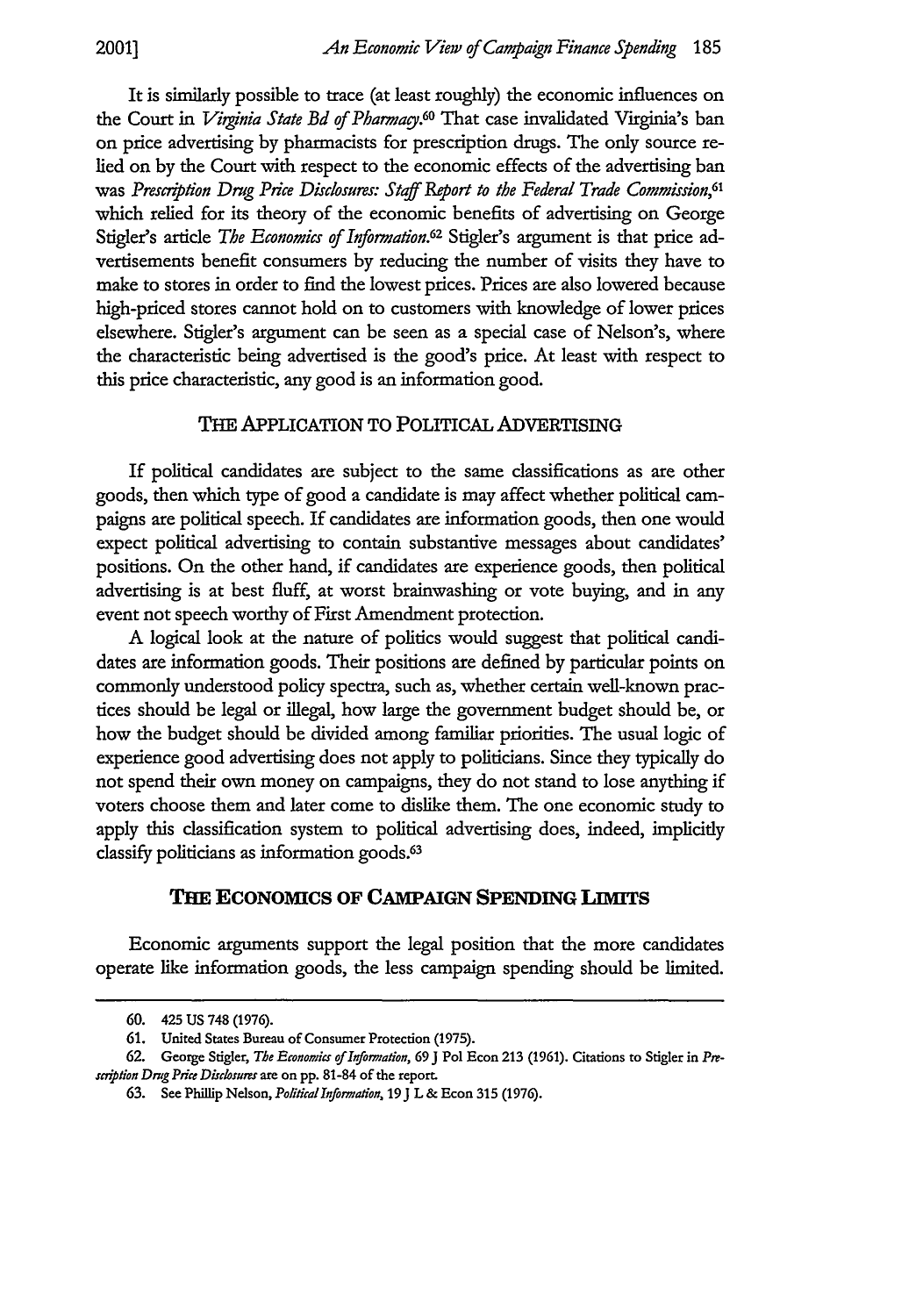(1)

(2)

Nelson's general model holds that a consumer will buy an information good if and only if that consumer is inclined to prefer that good's characteristics by his underlying preferences and if the consumer is informed of the good's characteristics by advertising.<sup>64</sup> The number of customers is then the number of "potential customers" who are inclined to prefer the good, multiplied by the fraction of those customers that encounter sufficient advertising to be informed.<sup>65</sup> This implies that a product's revenue will be described by a mathematical function of the form:

$$
R = Q P N I
$$

where R is revenue, P is price per unit, Q is unit sales per customer, N is the number of potential customers (that is, those whose preferences would incline them to buy the product if they were informed of it), and I is the fraction of potential customers that are informed.<sup>66</sup> In an election context, since a voter can expend only one vote on a candidate (that is,  $PQ = 1$ , with the possible exception of the home city of this journal), this equation would translate to:

$$
R = N \cdot I
$$

where R is the candidate's vote total. Since a candidate's underlying approval (indicated by N, the number of voters who are inclined to support him) and the effects of his advertising (indicated by **1)** enter this vote-generating function in a multiplicative way, they are mathematically complimentary. That is, greater underlying approval adds to the effect of campaign advertising. Other things being equal, donors' dollars will thus go further for the more approved candidate and that candidate's donors will have an incentive to give more.

On the other hand, purchasing an experience good requires only that a consumer receive enough advertising messages to be persuaded that the advertiser would not be wasting his advertising dollar on an inferior product. Any advertiser could potentially meet this criterion for any given consumer, so that any consumer in the market is a potential customer of any given advertiser. An advertiser's revenue is then given by the product price, multiplied by the average quantity per consumer, multiplied by the total number of consumers in the market, multiplied by the fraction of consumers reached by the advertising-

<sup>64.</sup> See Nelson, *Advertisig as Information,* 82 J Pol Econ at **735** (cited in note **30).**

**<sup>65.</sup>** See id.

**<sup>66.</sup>** See id. The equation given here is of the same form **as** Nelson's, but some of the variables are given different names for ease of exposition.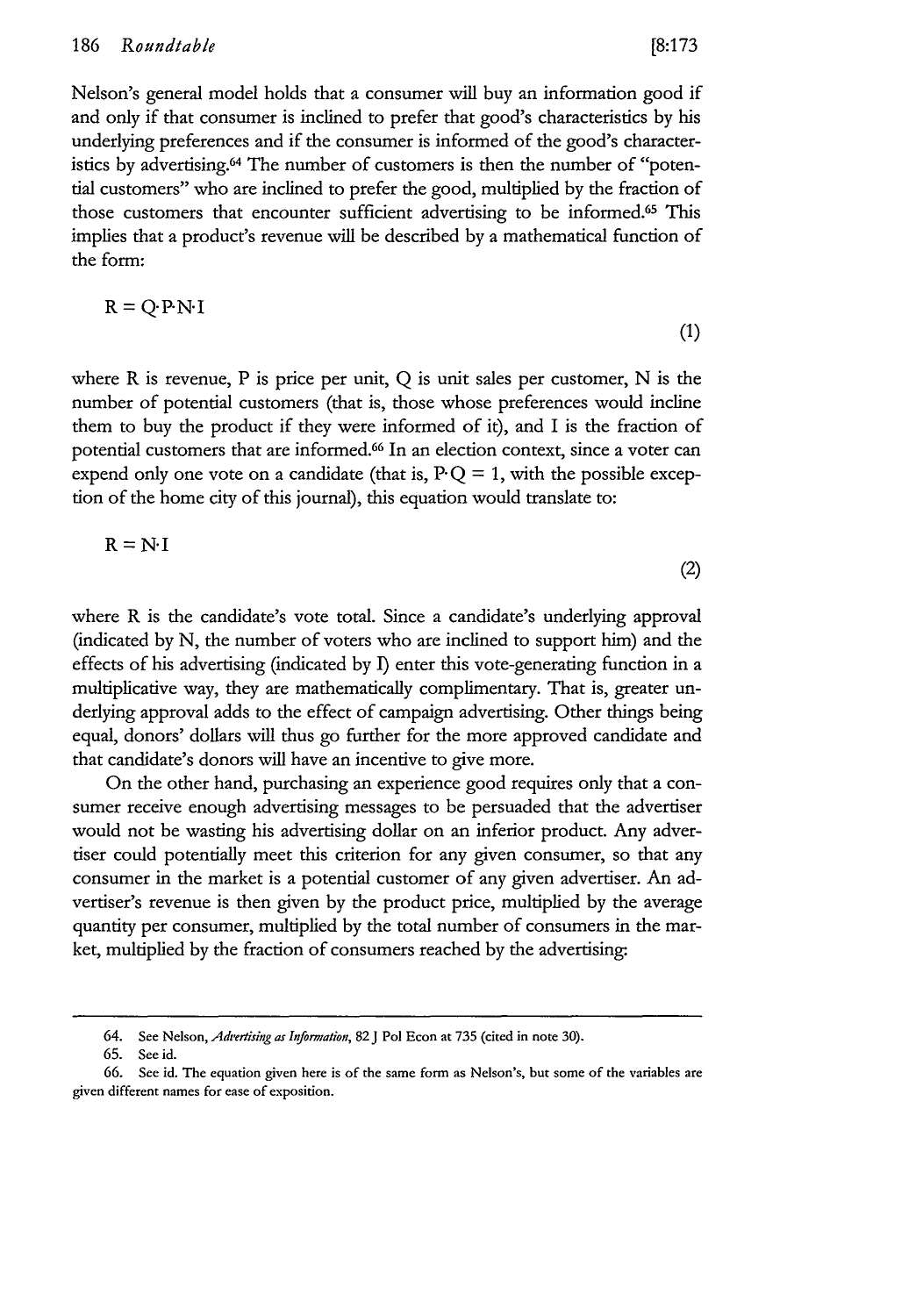$$
\mathbf{R} = \mathbf{Q} \cdot \mathbf{P} \cdot \mathbf{N}_0 \mathbf{I}
$$

(3)

(4)

where  $N_0$  is the total number of consumers in the market. In a voting context, one can again make the substitution  $PQ = 1$ , which now yields the simple equation:

$$
R = N_0 I
$$

That is, votes are simply a fixed multiple of the effect of advertising. Here, there is no complementarity between advertising and underlying approval. Donors to the more approved candidate will thus get no more "bang for their buck" and have no added incentive to donate. There then is no reason to expect that the candidate with the more approved policy will garner the most donations.<sup>67</sup>

One can now see how the legal and economic arguments agree. The legal argument posits that if political advertising is the sort that tends to contain information, it has stronger status as political speech. It is thus more constitutionally suspect to limit campaign advertising. Economically, if political advertising is informative, the advertising is complementary with the underlying approval of the candidate. The candidate that has more underlying support also tends to get the most donations, and there is less economic sense in limiting campaign expenditures.

#### **CONCLUSION**

People naturally fear corruption in politics. An instinctual mistrust arises when one sees substantial amounts of money changing hands and a politician is involved. In the context of advertising, this may create an impression that political campaigns are qualitatively different from other sorts of advertising, demanding unique analytical tools and raising unique legal concerns. Political advertisements, however, must compete for the public's attention on the same airwaves and newsprint as advertisements for peanut butter, automobiles, and insurance. The logical treatment, then, may be to analyze campaign advertising with the same economic tools that one brings to bear on advertising as a whole.

When one does this, political advertising looks much less nefarious than it first appears. In the classic framework of information goods and experience goods, political candidates would seem to be squarely in the former category: political platforms describe points on well-known policy spectra and a verbal description can convey all the knowledge a voter needs to have about a candi-

**<sup>67.</sup> For** a fuller elaboration of the complementarity argument, see Fenn, *The Pohby* Effects *of Campaign Spending Limifs* (cited in note **18).**